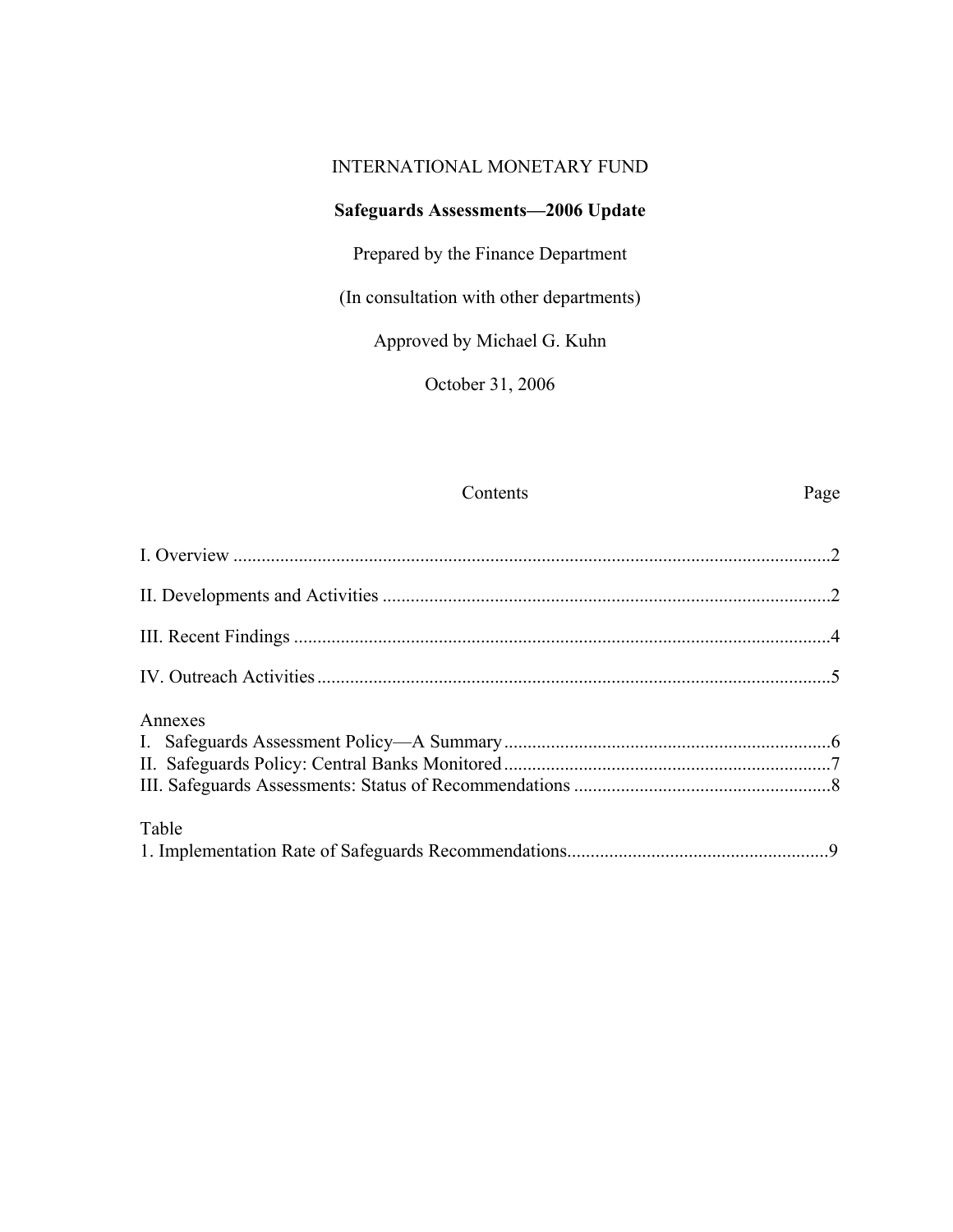### **I. OVERVIEW**

1. **This paper provides Executive Directors with an update of safeguards assessment activities through the first half of 2006.** This is the first update report following the review of the safeguards policy in April 2005, when Directors agreed that such reports should be prepared on an annual basis going forward rather than on a semi-annual  $basis.<sup>1</sup>$ 

2. Section II describes general developments in the modalities for the safeguards policy, following the review of the policy, and the level of activity. Section III summarizes recent findings from safeguards activities. Section IV summarizes the outreach activities undertaken to enhance communication and dissemination of information on the safeguards policy. Annex I highlights the main features of the safeguards policy, Annex II provides the list of central banks currently monitored, and Annex III provides details on the status of recommendations.

### **II. DEVELOPMENTS AND ACTIVITIES**

3. With the maturing of the safeguards policy, the focus of the work has shifted from initial assessments toward the monitoring of the safeguards frameworks of central banks and the conduct of update assessments in respect of new arrangements. This shift reflects the strengthened safeguards frameworks at central banks as a result of implementing prior safeguards recommendations. Therefore, while update assessments continue to identify new areas for improvement, serious vulnerabilities are identified less frequently than during initial assessments. For example, three of the 15 assessments completed recently found no new significant vulnerabilities. However, because new vulnerabilities can emerge subsequent to the conduct of a safeguards assessment, the ongoing monitoring of central banks subject to a previous assessment has become an increasingly important component of the safeguards work.

4. **The starting point for monitoring activities is the existing information set from previous assessments.** A key aspect of safeguards monitoring is the follow-up of prior recommendations through regular contacts with central bank counterparts and auditors. Another key aspect involves the reviews of the most recent audited financial statements and management letters to identify emerging developments that could affect the safeguards framework. In this context, and in line with suggestions from the panel of independent experts involved in the 2005 policy review, a questionnaire for central banks has been developed. The questionnaire has proven helpful in obtaining relevant information on the

 $\overline{a}$ 

<sup>1</sup> See *Safeguards Assessment—Review of Experience* (04/01/05) and *The Acting Chair's Summing Up on Safeguards Assessments—Review of Experience (04/28/05)*.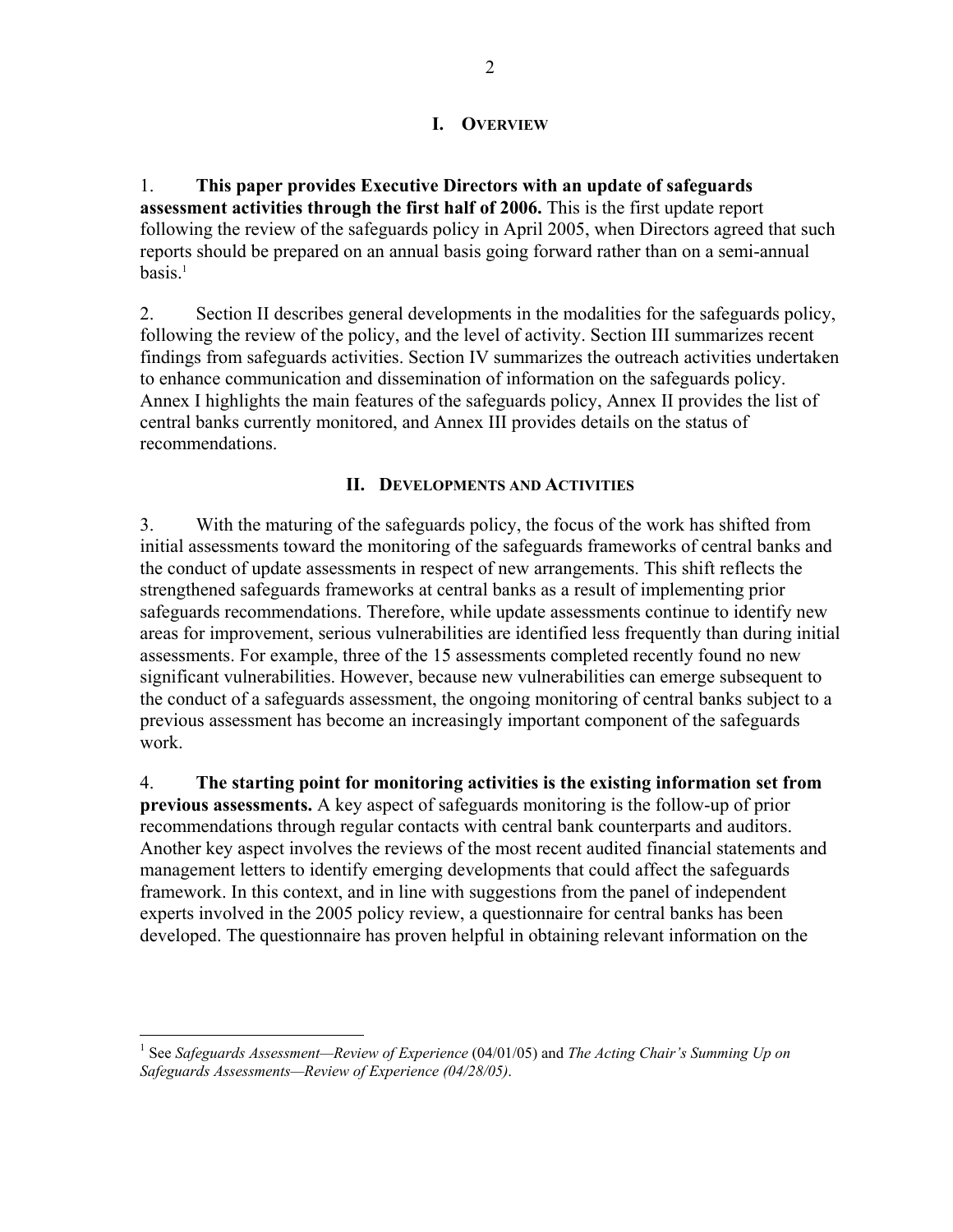status of the safeguards framework at central banks for which a safeguards assessment was previously conducted.<sup>2</sup>

5. Modalities have been established to reflect the increased importance of the monitoring framework, including the use of a risk-based approach to ensure efficient use of resources, developing a series of triggers based on previous safeguards experiences to detect early signs of emerging safeguards issues, and tailoring work programs that set out, inter alia, contact points with central bank counterparts and external auditors.

6. **During the period under review, staff monitored 59 central banks that have been**  subject to a previous safeguards assessment.<sup>3</sup> The monitoring of recommendations revealed that the overall implementation rate for recommendations made in the context of safeguards assessments remains broadly unchanged at just over 80 percent (see Annex III). Almost all recommendations that have been included under program conditionality and about 79 percent of other recommendations have been implemented. In a number of cases where programs went off-track, implementation rates have been lower than this average. Based on available information, about half of the overdue recommendations are in progress or partially implemented. The monitoring work also revealed emerging safeguards issues that have been resolved through early intervention of staff, in close consultation with area departments and the authorities.

7. **Fifteen safeguards assessments were completed in the period under review.**<sup>4</sup> Two of these were new assessments and the remainder were update assessments. In line with the revised policy following the 2005 policy review, one of the two new assessments (Haiti) was with respect to a request for access under the Emergency Post Conflict Assistance (EPCA) facility. The total number of assessments completed so far reached 126.<sup>5</sup>

8. **Modalities have also been put in place for sharing safeguards reports with the World Bank**. Following the approval by the Executive Board in December 2005 of a proposal to allow sharing of safeguards assessment reports with the World Bank subject to certain criteria, staff has developed modalities for this process to ensure that reports are only shared on a limited basis. These include a request by World Bank staff for the purpose of

 2 Section III summarizes recent findings from ongoing safeguards work.

<sup>&</sup>lt;sup>3</sup> Staff also follows closely developments for a number of central banks for which assessments are under preparation or expected in the near future (Comoros, Iraq, Liberia).

<sup>&</sup>lt;sup>4</sup> These assessments covered Afghanistan, Armenia, the Banque Centrale des Etats de l'Afrique de l'Ouest (BCEAO), Burundi, Colombia, Dominican Republic, Haiti, Kenya, Kyrgyz Republic, Macedonia (FYR), Madagascar, Malawi, Sierra Leone, Turkey, and Uruguay.

 $<sup>5</sup>$  Central banks are subject to safeguards assessments in respect of arrangements with the Fund approved after</sup> June 30, 2000. The total of 126 covers 72 central banks, with 17 central banks having been subject to both a transitional and regular assessment, and 37 central banks having had two or more assessments. The total number also includes three regional central banks (Banque des Etats d'Afrique Centrale (BEAC), BCEAO and Eastern Caribbean Central Bank (ECCB)), each representing a number of member countries.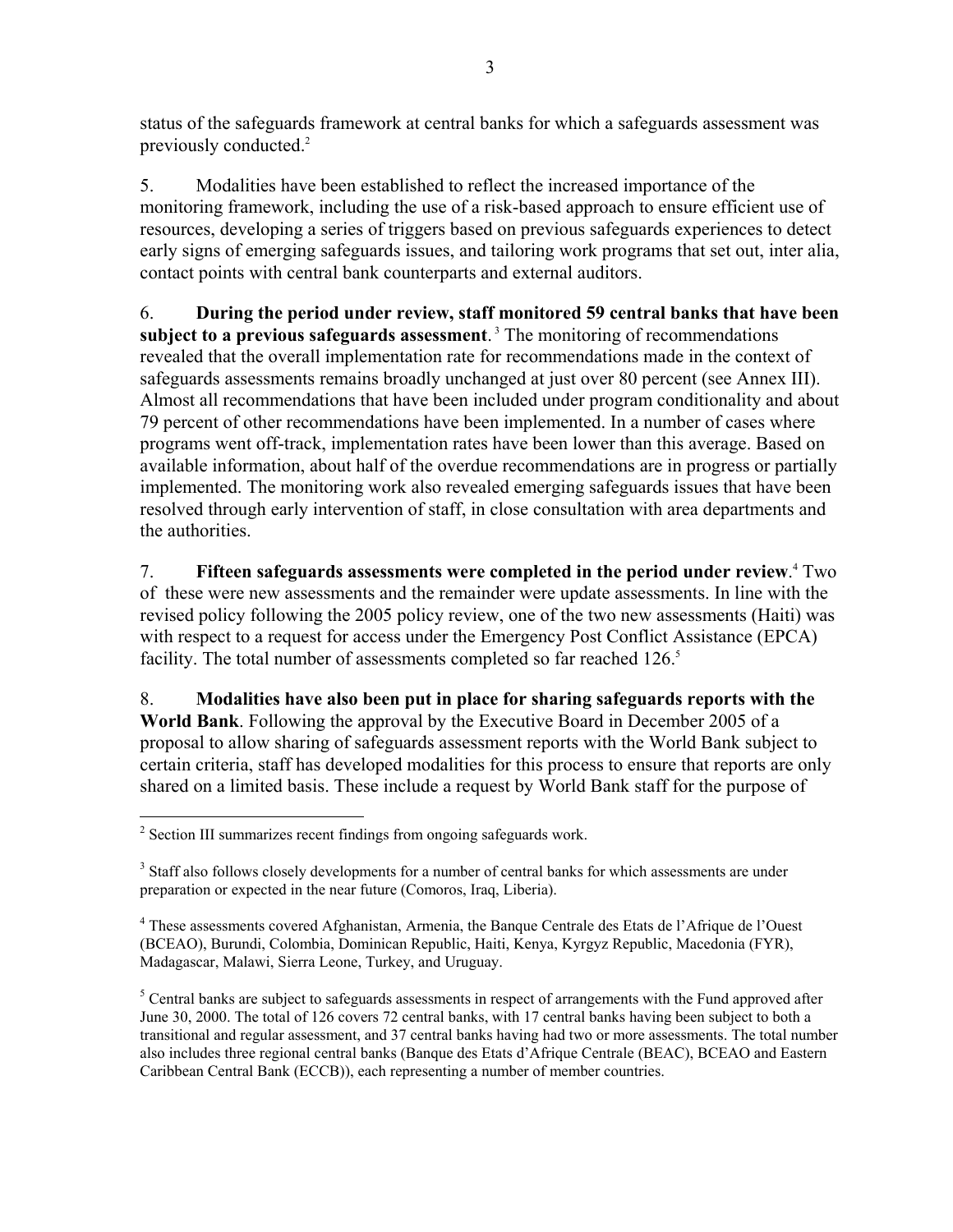conducting a fiduciary assessment, and require that the relevant central bank agrees, that the report's confidentiality is maintained and that internal distribution is restricted.

### **III. RECENT FINDINGS**

9. **Examples of vulnerabilities identified in the context of (update) assessments and monitoring** in the period covered by this report include the following:

- One central bank did not yet have in place a regular external audit. Following the assessment, an audit firm was engaged. In two other cases, it was recommended that the external audit firm be required to strengthen its audit team. For six central banks, recommendations were made to establish or reinforce deadlines for completion and/or publication of audited financial statements. Recommendations were also made to establish or lengthen formal audit rotation policies for six central banks and in two cases staff assisted the authorities at an early stage to ensure that policies on re-appointments were in line with international standards.
- In several instances, central banks did not yet (fully) adhere to a transparent financial reporting framework. Recommendations were made to adopt International Financial Reporting Standards (IFRS) (five cases) and/or expand disclosures in financial statements (seven cases).
- Vulnerabilities of varying degrees were identified in the internal audit functions of eight central banks, ranging from inadequate follow-up on recommendations to lack of an audit charter and inadequate operational independence. Proposed remedies included steps to address these issues. In four cases, recommendations were made to expand the audit work beyond compliance audits.
- Four central banks had ineffective oversight of external and internal audits and internal controls. In two cases, central banks were advised to establish oversight bodies, such as an audit committee, while in the two other cases, recommendations aimed at making existing audit committees more effective.
- In ten cases, recommendations were made to strengthen controls over the process of monetary data reporting to the Fund, including through the commissioning of external reviews (one case), reviews by internal audit (eight cases) and strengthening of procedures (four cases). The external audit documents in two cases revealed possible problems with the data on international reserves, resulting in a special audit of end-2005 reserves in one case and further investigation in another. In three other cases, the assessments identified minor errors in the data that were reported and recommended a tightening of the technical memoranda of understanding. In one case, steps were recommended to strengthen foreign reserves management.
- In eight central banks, weaknesses were identified in the legal framework or *de facto* independence. Proposed recommendations included amendments to the legal framework to protect central bank staff from arbitrary dismissals or specify credit relations between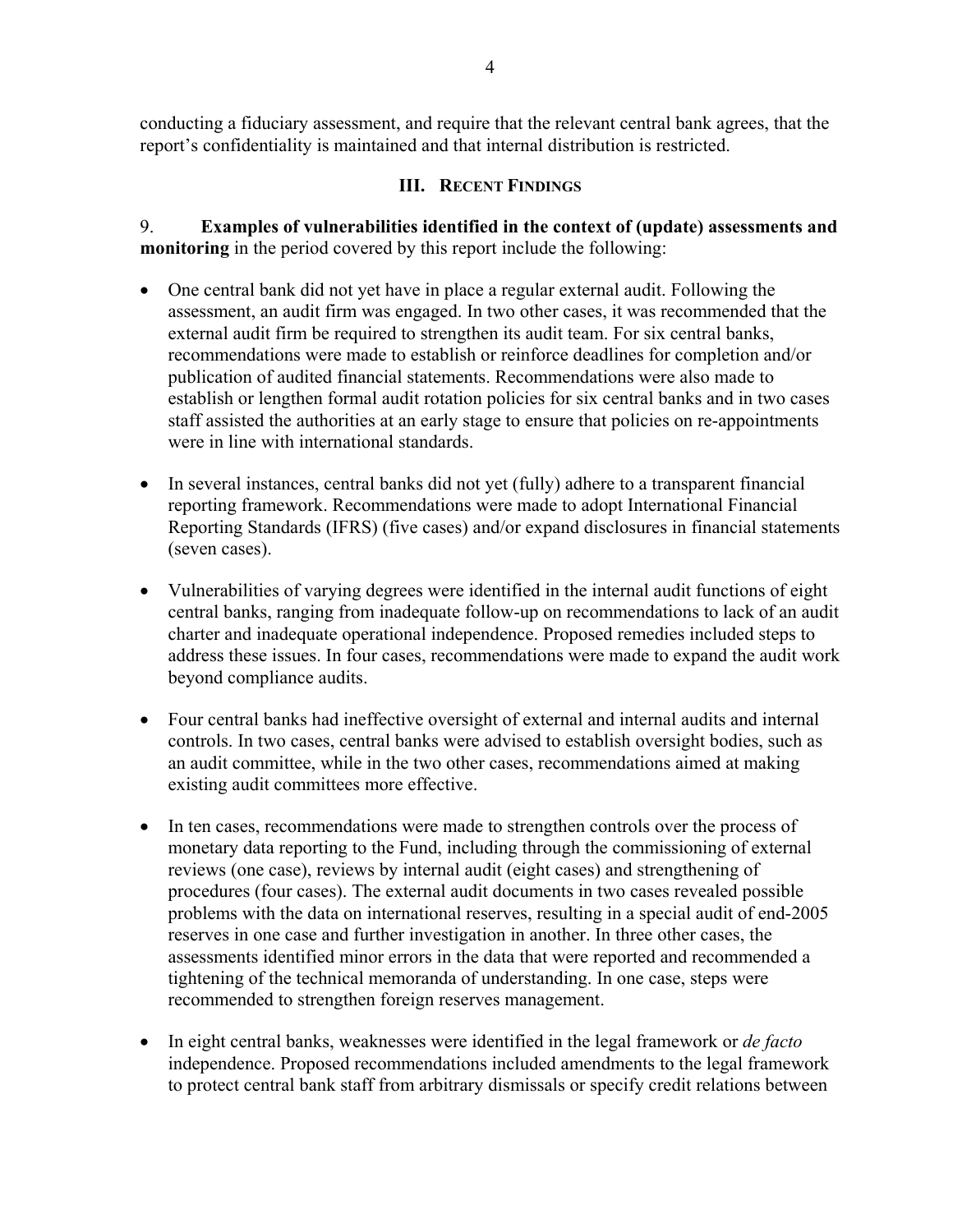the central bank and the government. In one central bank, the assessment found that the board of directors had not been reconstituted following dismissal of the previous board.

10. **Consistent with past experience, central banks have generally agreed with the proposed recommendations**. In two cases, central banks expressed concern about recommendations related to the full adoption of IFRS, but subsequently did take steps to implement this measure. Central banks have already implemented many of the recommendations or are in the process of taking the recommended steps.

#### **IV. OUTREACH ACTIVITIES**

11. **The 2005 policy review endorsed the need to strengthen outreach activities.** The focus is to communicate and disseminate information related to the safeguards process and framework and familiarize central bank staff with the underlying concepts and methodology. The main outreach tool is the conduct of seminars, organized jointly by the IMF and Regional Institutes and the Finance Department, once a year in Washington and once a year at a regional training center. Approximately 60–65 officials attend the seminars on an annual basis. To date, a total of 266 officials from 107 countries have attended nine seminars on safeguards assessments, three of which were conducted in the period under review. Information about safeguards assessments is also disseminated through publications and other fora. In this regard, staff presented a lecture on the safeguards assessments process at a conference organized by the *Central Banking Journal* in September 2005. New mechanisms have also been put in place to strengthen communications with central banks, including the periodic use of questionnaires to ascertain developments in the safeguards of central banks.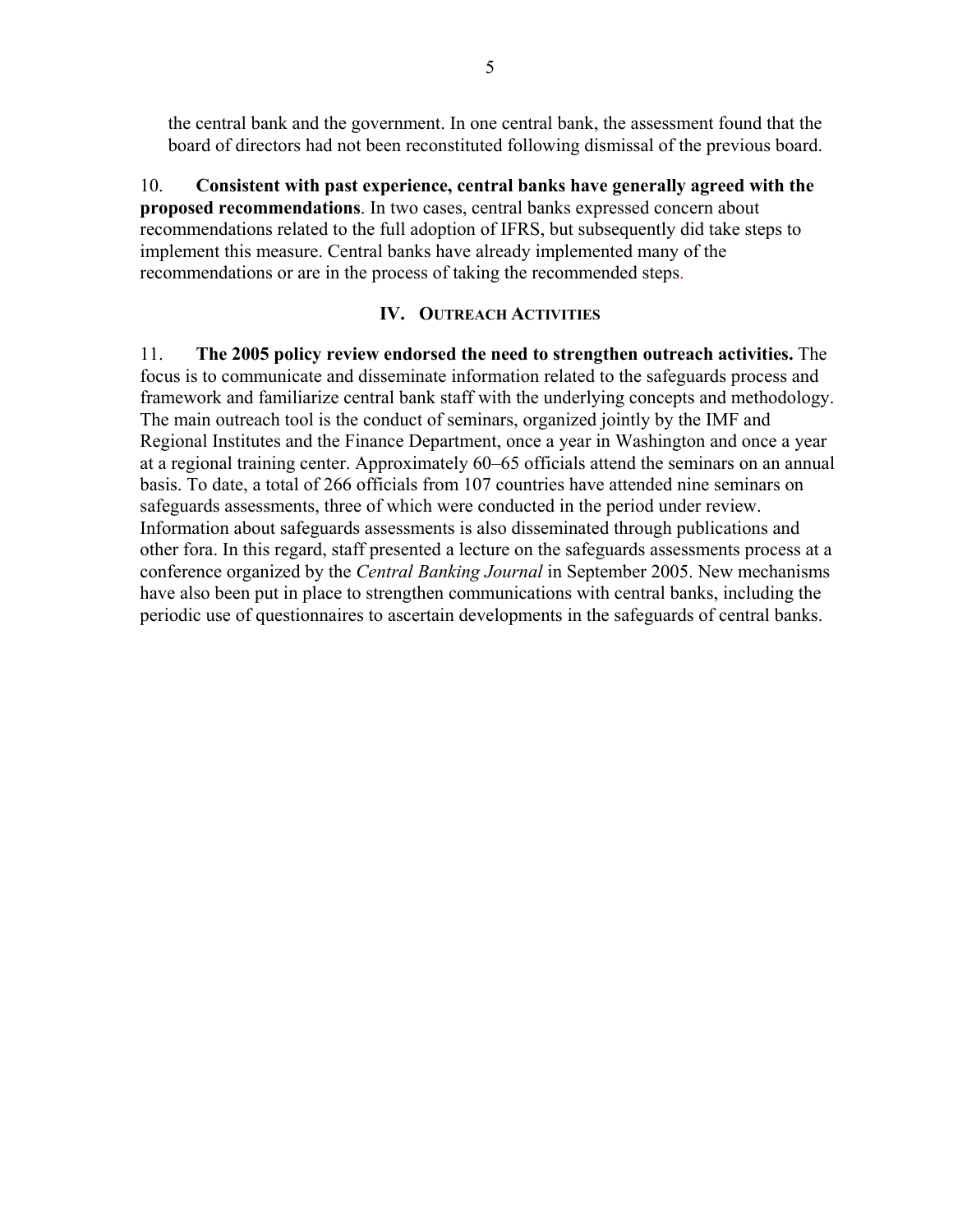### Annex I**:** Safeguards Assessment Policy—A Summary**<sup>6</sup>**

- The Safeguards Assessments policy was approved by the Executive Board on March 14, 2002, following a two-year experimental period. It was last reviewed in April 2005.
- Objective of Safeguards Assessments
	- $\triangleright$  to provide reasonable assurance to the Fund that a central bank's control, accounting, reporting and auditing systems in place to manage resources and Fund disbursements are adequate to ensure the integrity of financial operations and reporting to the Fund.
- Applicability of Safeguards Assessments<sup>7</sup>
	- $\triangleright$  Central banks of members with arrangements for use of Fund resources, including precautionary arrangements and central banks of members receiving Emergency Post-Conflict Assistance.
	- $\triangleright$  Existing arrangements that are augmented, and member countries following a Rights Accumulation Program, where resources are being committed;
	- $\triangleright$  Not applicable to first credit tranche purchases, stand-alone CFFs, and drawings under the Emergency Assistance for Natural Disasters facility.
	- ¾ Voluntary for members with Policy Support Instrument and Staff Monitored Programs.
- Scope of Policy—ELRIC of a Central Bank
	- ¾ the **E**xternal audit mechanism;
	- ¾ the **L**egal structure and independence;
	- ¾ the financial **R**eporting framework;
	- ¾ the **I**nternal audit mechanism; and
	- ¾ the internal **C**ontrols system.
- The outcome of a safeguards assessment is a report that identifying vulnerabilities, if any, in the ELRIC areas of a central bank and proposing measures to address them.
- Safeguards assessment reports are confidential documents. In accordance with procedures agreed by the Executive Board, reports may be shared with World Bank staff upon specific request, provided the relevant central bank consents and the report's confidentiality is maintained.

 $\overline{a}$ 

<sup>6</sup> See also http://www.imf.org/external/np/tre/safegrds/complete/index.asp

 $7$  Transitional assessments of the central bank's external audit mechanism only for member countries with arrangements in effect prior to June 30, 2000.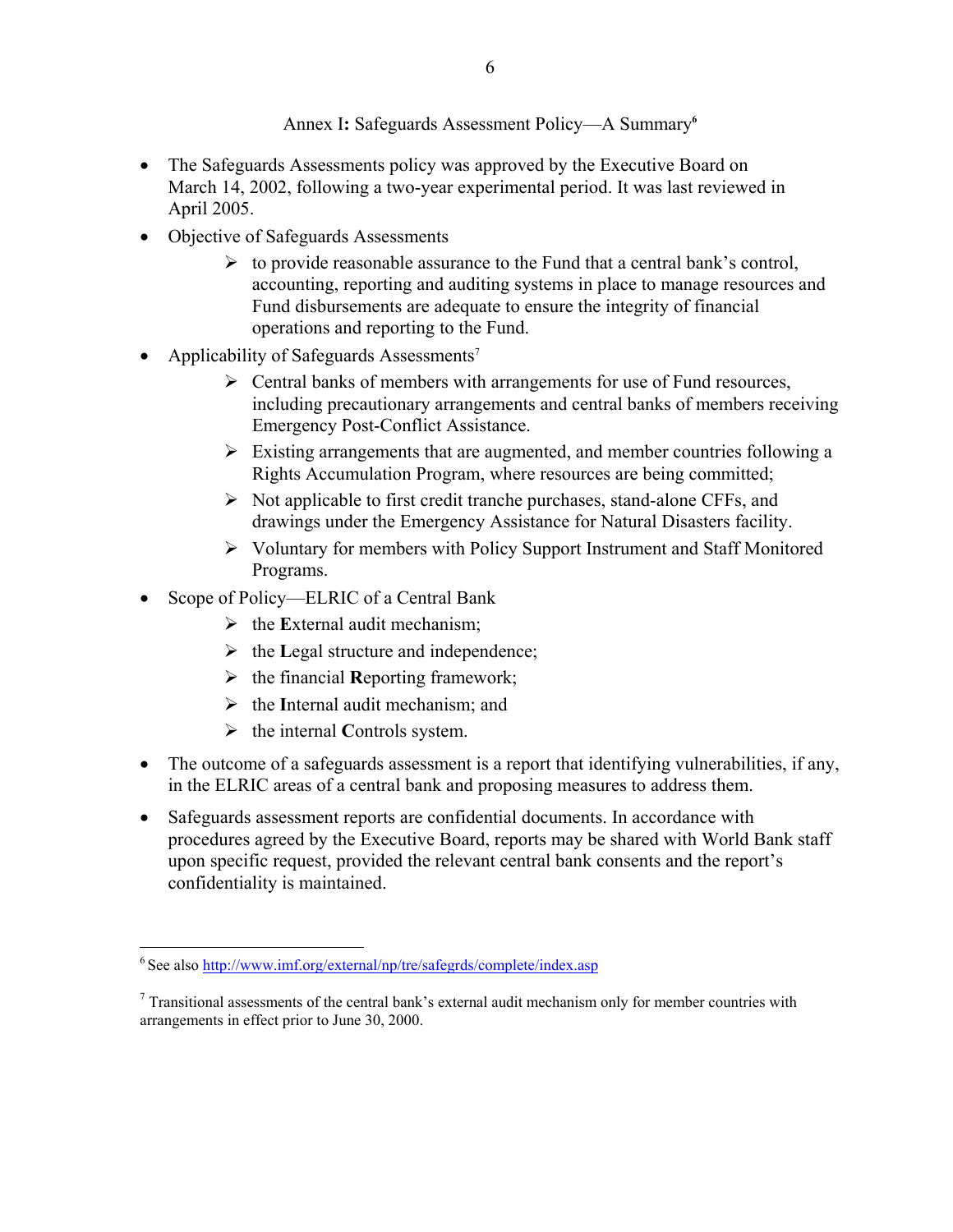| Country <sup>1/</sup> | <b>Date of Most Recent</b><br><b>Assessment</b> | Country               | <b>Date of Most Recent</b><br><b>Assessment</b> |
|-----------------------|-------------------------------------------------|-----------------------|-------------------------------------------------|
| Afghanistan           | June 12, 2006                                   | Kenya                 | September 7, 2005                               |
| Albania               | July 14, 2006                                   | Kyrgyz Republic       | October 14, 2005                                |
| Armenia               | November 5, 2005                                | Lao, PDR              | April 8, 2003                                   |
| Azerbaijan            | March 8, 2002                                   | Lesotho               | July 24, 2003                                   |
| Bangladesh            | January 25, 2005                                | Liberia               | n.a.                                            |
| BCEAO $1$             | November 4, 2005                                | Macedonia, FYR        | February 28, 2006                               |
| $BEAC$ <sup>1/</sup>  | August 30, 2004                                 | Madagascar            | March 17, 2006                                  |
| <b>Bolivia</b>        | September 27, 2004                              | Malawi                | January 27, 2006                                |
| Bosnia and            | January 24, 2005                                | Mauritania            | May 21, 2004                                    |
| Herzegovina           |                                                 | Moldova               | June 12, 2002                                   |
| <b>Bulgaria</b>       | November 23, 2004                               | Mongolia              | November 25, 2003                               |
| Burundi               | January 18, 2006                                | Mozambique            | August 18, 2004                                 |
| Cambodia              | March 24, 2004                                  | Nepal                 | October 15, 2004                                |
| Cape Verde            | December 9, 2002                                | Nicaragua             | August 23, 2003                                 |
| Colombia              | October 24, 2005                                | <b>Pakistan</b>       | February 1, 2001                                |
| Comoros               | n.a.                                            | Paraguay              | January 31, 2003                                |
| Congo, D.R.           | January 3, 2003                                 | Peru                  | October 26, 2004                                |
| Croatia               | August 24, 2006                                 | Romania               | June 17, 2004                                   |
| Dominican Republic    | April 27, 2005                                  | Rwanda                | April 14, 2003                                  |
| Djibouti              | July 24, 2001                                   | Sao Tome and Principe | August 2, 2004                                  |
| ECCB <sup>1</sup>     | February 20, 2003                               | Serbia                | November 29, 2001                               |
| Ecuador               | June 23, 2003                                   | Sierra Leone          | June 12, 2006                                   |
| The Gambia            | February 3, 2004                                | Sri Lanka             | July 30, 2003                                   |
| Georgia               | December 10, 2004                               | Tajikistan            | July 23, 2003                                   |
| Ghana                 | October 15, 2003                                | Tanzania              | August 5, 2003                                  |
| Guinea                | July 11, 2002                                   | Turkey                | June 29, 2005                                   |
| Guyana                | April 16, 2003                                  | Uganda                | April 13, 2003                                  |
| Haiti                 | August 5, 2005                                  | Ukraine               | July 14, 2004                                   |
| Honduras              | February 17, 2004                               | Uruguay               | September 22, 2005                              |
| Indonesia             | May 22, 2001                                    | Yemen                 | May 23, 2001                                    |
| Iraq                  | n.a.                                            | Zambia                | October 20, 2004                                |
| Jordan                | June 27, 2003                                   |                       |                                                 |

Annex II: Safeguards Policy: Central Banks Monitored

 $1/\sqrt{N}$ ame of central bank for regional central banks covering more than one member country.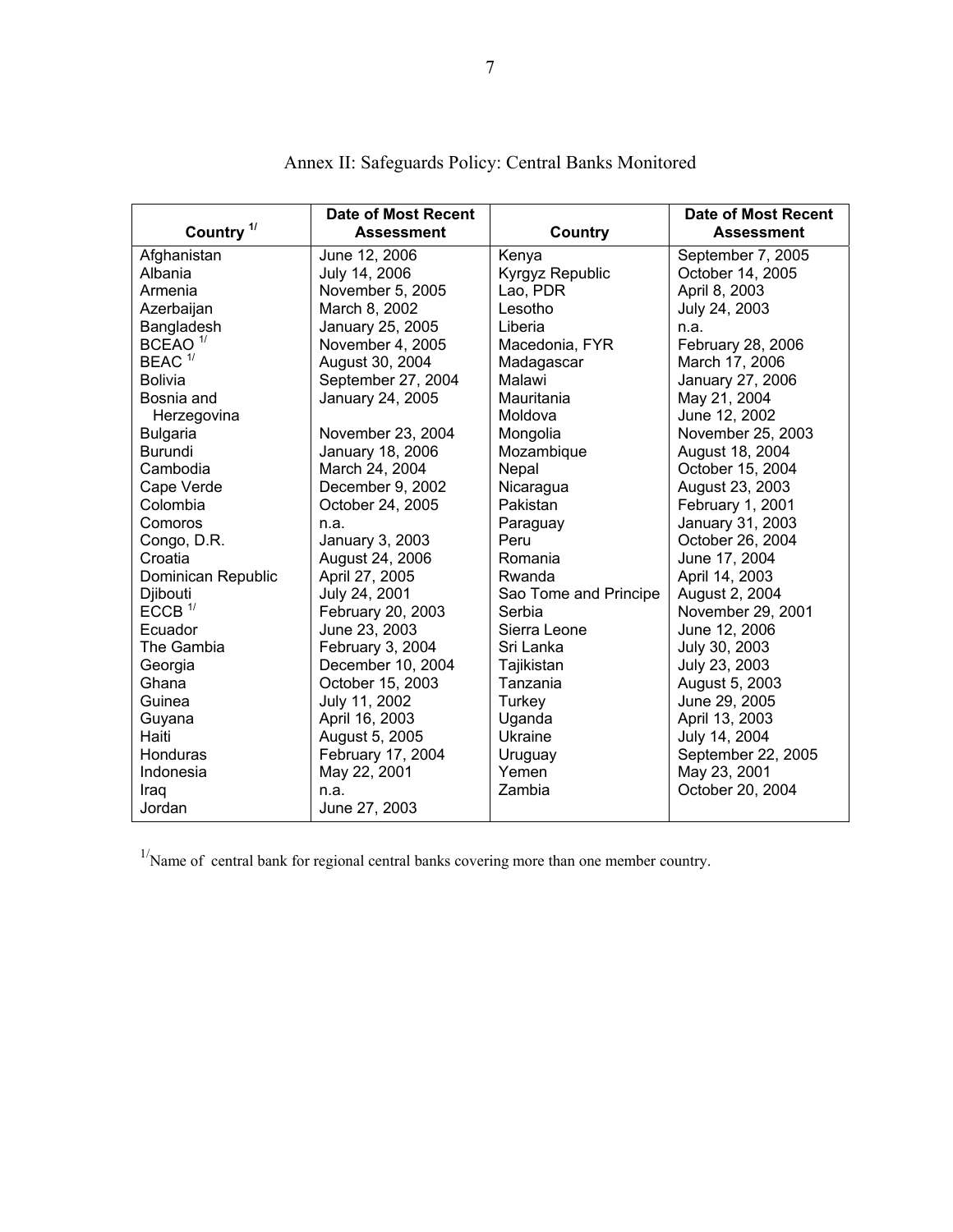#### Annex III**:** Safeguards Assessments: Status of Recommendations

**The overall rate of implementation of recommendations made in the context of safeguards assessments was 82 percent (Table 1)**. In line with earlier experience, the implementation rate for measures included under either program conditionality or as commitments in the LOI/MEFP was higher than for other recommendations at almost 100 percent. All but three of these recommendations had been implemented.

**The average implementation rate for recommendations not included under program conditionality was around 79 percent**, slightly higher than at the time of the 2005 review of the policy. Implementation rates vary from country to country, with nine central banks accounting for just over half the overdue recommendations.

- Based on available information, a significant share (about half) of overdue recommendations are in progress or partially implemented as more time was needed than initially expected. This frequently was the case in the area of internal audit.
- About 7 percent of the total outstanding recommendations involve legal changes for which the authorities have not yet found appropriate timing for parliamentary approval.<sup>8</sup>
- Further, just under 10 percent of overdue recommendations refer to measures the central bank authorities have subsequently decided not to implement (e.g., a few central banks decided not to establish audit committees or publish audited financial statements—the latter mostly in the earlier years), or programs have lapsed, without measures being implemented.

It is expected that in cases with prospective new programs, these measures would be addressed in the context of an update assessment.

<sup>&</sup>lt;sup>8</sup> Most recent assessments do not include proposed timing for changes to legislation.